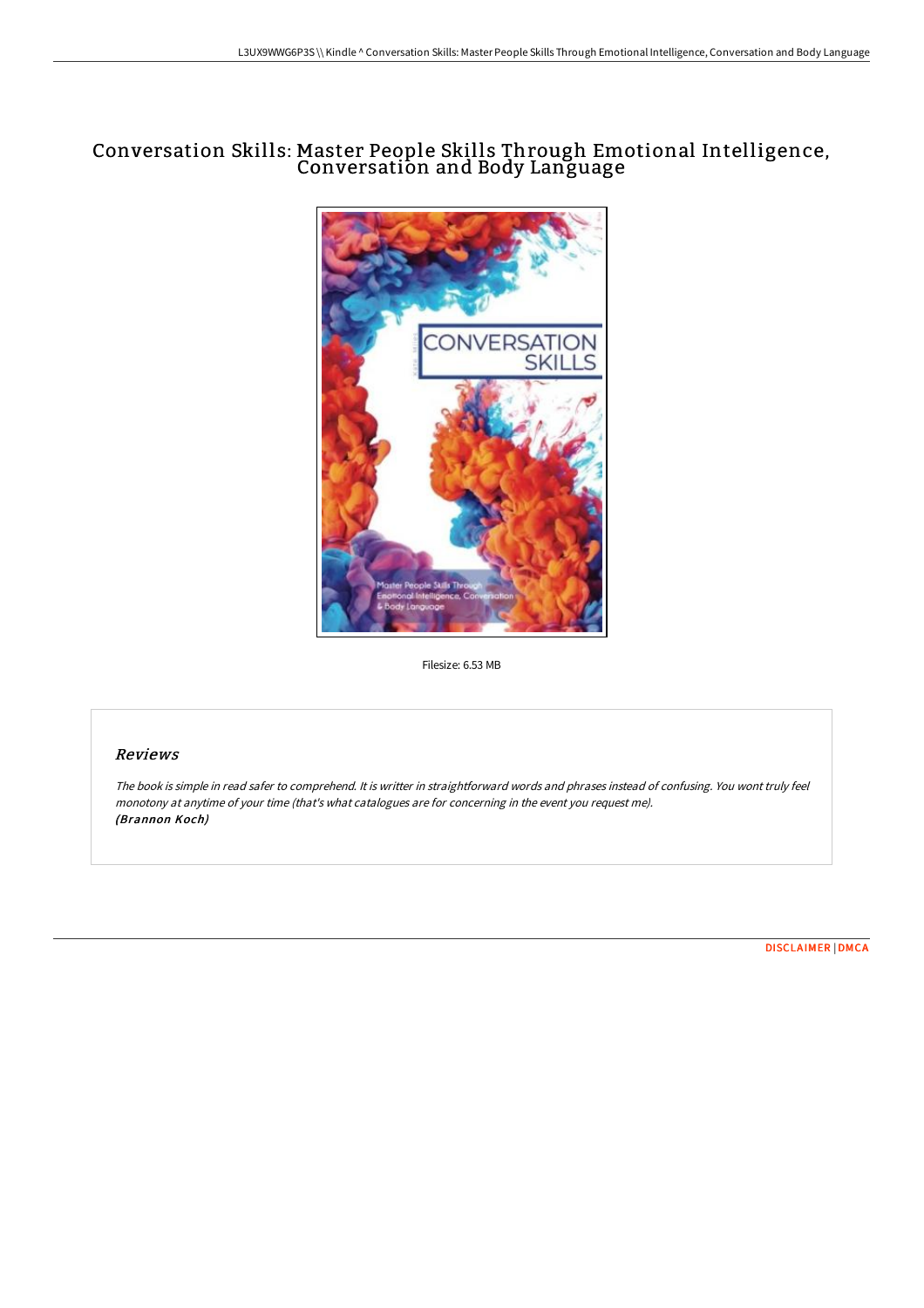## CONVERSATION SKILLS: MASTER PEOPLE SKILLS THROUGH EMOTIONAL INTELLIGENCE, CONVERSATION AND BODY LANGUAGE



Createspace Independent Publishing Platform, 2018. PAP. Condition: New. New Book. Delivered from our UK warehouse in 4 to 14 business days. THIS BOOK IS PRINTED ON DEMAND. Established seller since 2000.

 $\blacksquare$ Read Conversation Skills: Master People Skills Through Emotional [Intelligence,](http://digilib.live/conversation-skills-master-people-skills-through.html) Conversation and Body Language Online

 $\blacksquare$ Download PDF Conversation Skills: Master People Skills Through Emotional [Intelligence,](http://digilib.live/conversation-skills-master-people-skills-through.html) Conversation and Body Language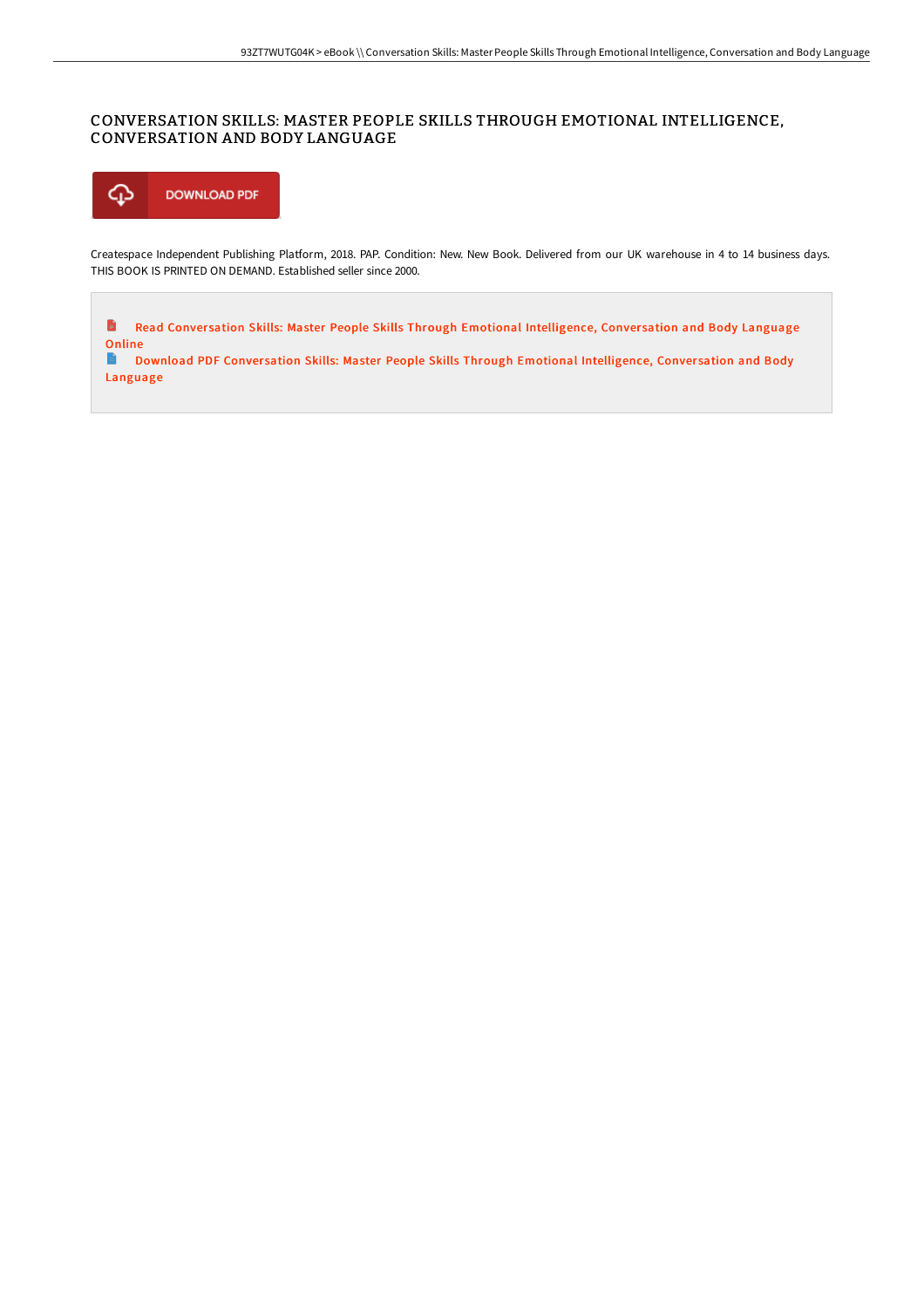### You May Also Like

Short Stories Collection I: Just for Kids Ages 4 to 8 Years Old 2013. PAP. Book Condition: New. New Book. Delivered from our UK warehouse in 3 to 5 business days. THIS BOOK IS PRINTED ON DEMAND. Established seller since 2000. [Download](http://digilib.live/short-stories-collection-i-just-for-kids-ages-4-.html) Book »

#### Short Stories Collection II: Just for Kids Ages 4 to 8 Years Old

2013. PAP. Book Condition: New. New Book. Delivered from our UK warehouse in 3 to 5 business days. THIS BOOK IS PRINTED ON DEMAND. Established seller since 2000. [Download](http://digilib.live/short-stories-collection-ii-just-for-kids-ages-4.html) Book »

#### Short Stories Collection III: Just for Kids Ages 4 to 8 Years Old 2013. PAP. Book Condition: New. New Book. Delivered from our UK warehouse in 3 to 5 business days. THIS BOOK IS PRINTED ON DEMAND. Established seller since 2000. [Download](http://digilib.live/short-stories-collection-iii-just-for-kids-ages-.html) Book »

#### Short Stories Collection IV: Just for Kids Ages 4 to 8 Years Old

Paperback. Book Condition: New. This item is printed on demand. Item doesn't include CD/DVD. [Download](http://digilib.live/short-stories-collection-iv-just-for-kids-ages-4.html) Book »

### The Book of Books: Recommended Reading: Best Books (Fiction and Nonfiction) You Must Read, Including the Best Kindle Books Works from the Best-Selling Authors to the Newest Top Writers

Createspace, United States, 2014. Paperback. Book Condition: New. 246 x 189 mm. Language: English . Brand New Book \*\*\*\*\* Print on Demand \*\*\*\*\*.This tome steers you to both the established best-selling authors and the newest... [Download](http://digilib.live/the-book-of-books-recommended-reading-best-books.html) Book »